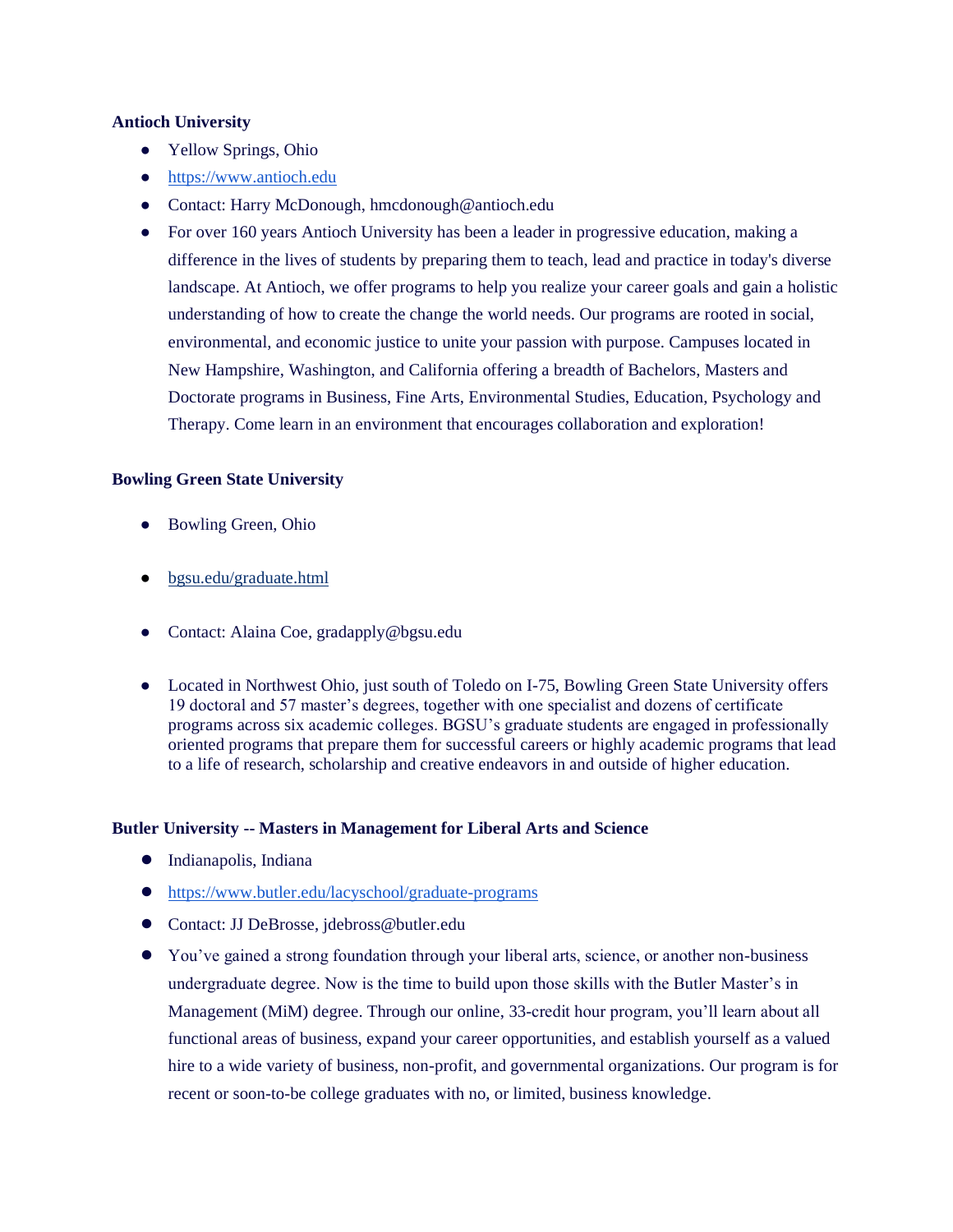#### **Baldwin Wallace University**

- Berea, Ohio
- <https://www.bw.edu/admission/>
- Contact: Kate Glaser, admit@bw.edu
- Baldwin Wallace University works to establish opportunities for students to complete their educational goals. BW offers the following graduate programs: MMS Physician Assistant, MS Speech-Language Pathology, MPH Public Health, MBA, MACC, MA in Management, MAEd Leadership in Higher Education, MAEd for licensed teachers, initial license + MAEd, an Accelerated Bachelor of Science in Nursing (ABSN), and a professional post-baccalaureate program in music therapy.

# **Campbellsville University**

- Campbellsville, Kentucky
- [http://www.campbellsville.edu](http://www.campbellsville.edu/)
- Contact: Lindsey Cochran, lccochran@campbellsville.edu
- Campbellsville University is a comprehensive, Christian institution that offers pre-professional, undergraduate and graduate programs. The university is dedicated to academic excellence solidly grounded in the liberal arts that fosters personal growth, integrity and professional preparation within a caring environment. The university prepares students as Christian servant leaders for life-long learning, continued scholarship, and active participation in a diverse, global society.

# **Carnegie Mellon University -- Department of English**

- Pittsburgh, Pennsylvania
- <https://www.cmu.edu/dietrich/english/academic-programs/index.html>
- Contact: Jen Loughran, jackson1@andrew.cmu.edu
- The Department of English promotes the profound value of writing, reading, and humanistic inquiry. With over 100 years of history at Carnegie Mellon, English is inspired by tradition and dedicated to innovation. Our master's programs develop skill sets for individuals pursuing careers as writers, communication specialists, information designers, analysts, and translation or for those of you preparing for the rigors of a PhD program. We offer four Master's programs: Global Communication & Applied Translation, Literary & Cultural Studies, Professional Writing, and Rhetoric.

#### **Case Western Reserve University -- Education**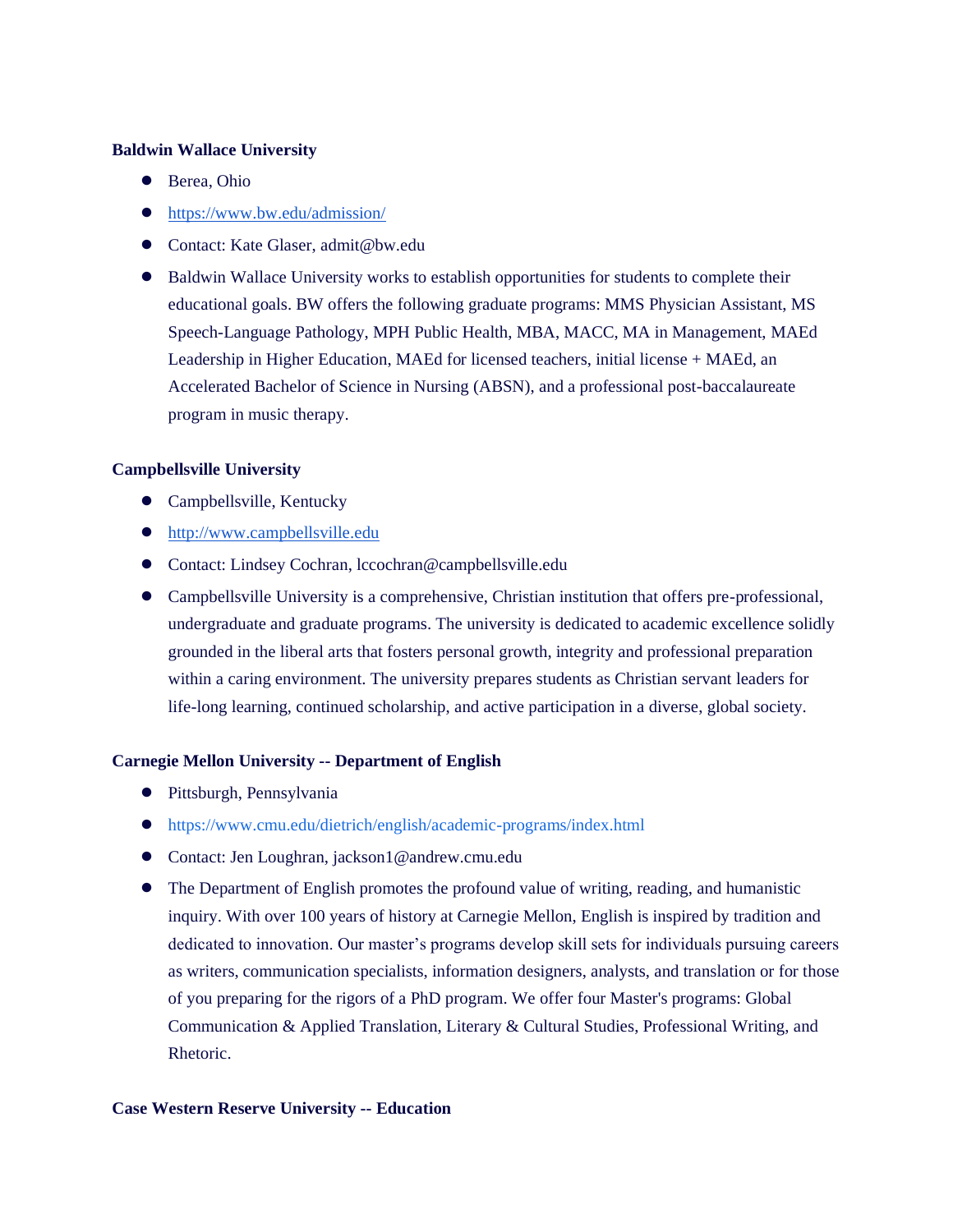- Cleveland, Ohio
- [case.edu/gradstudies/](https://case.edu/gradstudies/)
- Contact: Sarah Jutte, sxj325@case.edu
- Since 1843, the school has been at the forefront of medical education and dedicated to enhancing human health, and has been a leader and innovator in healthcare education and biomedical research. The School's mission is three-fold: providing excellence in medical education through our unique curriculum, advancing discoveries from our laboratories to patients, and improving the health of our community. The School of Medicine is one of the top-25 medical schools in the country and both the #1 medical school and largest biomedical research institution in Ohio. It consistently ranks in the top tier of medical schools for NIH research funding.

# **Central Michigan University**

- Mount Pleasant, Michigan
- <https://www.cmich.edu/colleges/cgs/Pages/default.aspx>
- Contact: Erin Ellison, grad@cmich.edu
- Central Michigan University is a Carnegie-classified doctoral research high research institution and offers more than 70 graduate degree programs at the masters, specialist and doctoral levels. CMU is investing heavily in new buildings, enhanced classrooms, and state-of-the-art labs and research facilities. At CMU, you will work closely with faculty mentors to succeed in your field, within your personalized graduate program plan and beyond the classroom.

# **Christopher Newport University**

- Newport News, Virginia
- <https://cnu.edu/admission/graduate/>
- Contact: Eric Sutton, gradstudy@cnu.edu
- CNU Graduate Studies offering Master's programs in Applied Physics & Computer Science, Environmental Science, Financial Analysis, and Teaching

# **Columbia University -- School of Social Work**

- Manhattan, New York
- [http://socialwork.columbia.edu](http://socialwork.columbia.edu/)
- Contact: Natasha Stanislas, cssw-admit@columbia.edu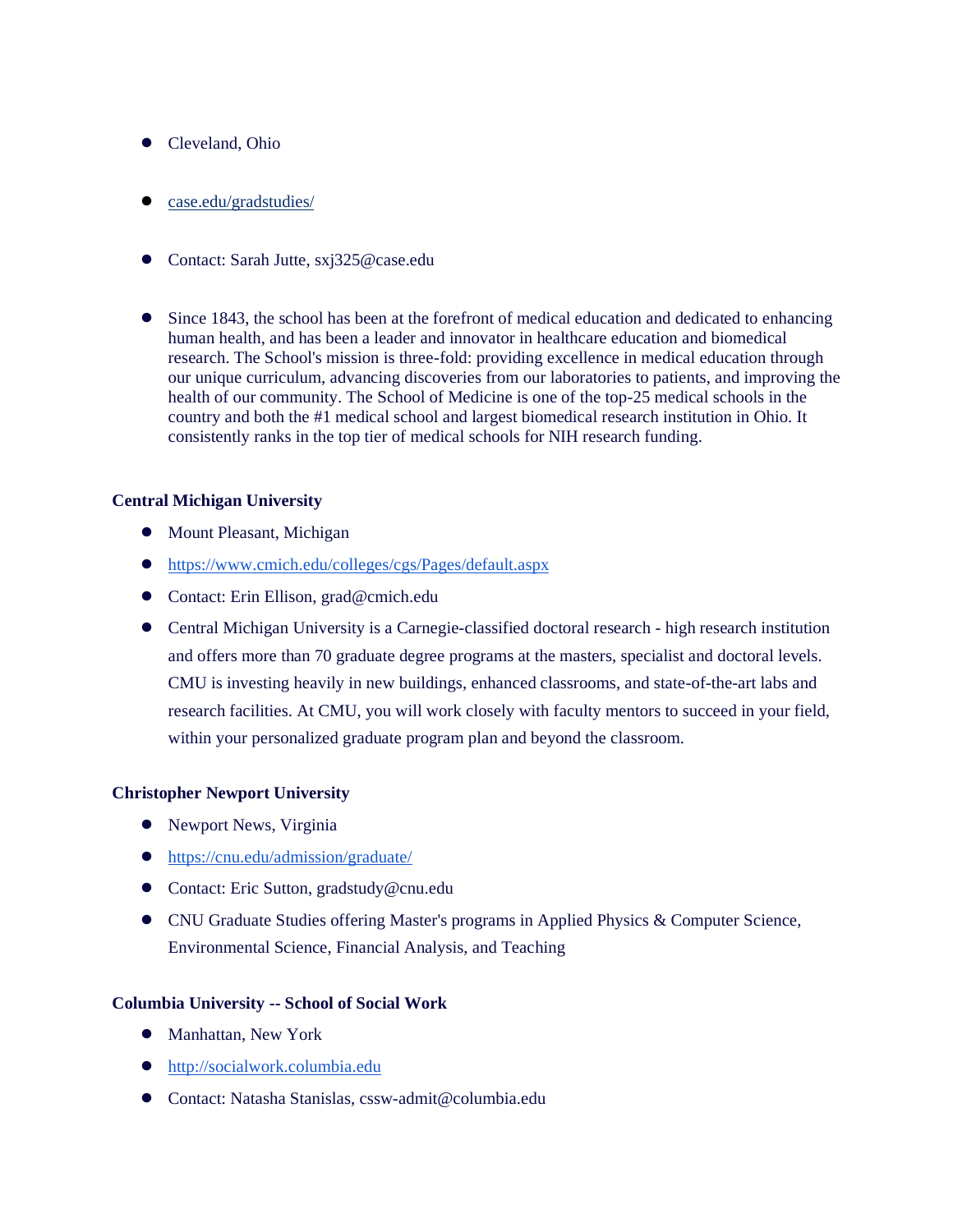● Columbia School of Social Work has been a leader in social work education and research since 1898. It combines rigorous academic theory with real-world practice to enhance the welfare of citizens and communities in New York City, the nation and around the world. Our faculty are renowned for the work they do to advance the research agenda of social work, social welfare, social policy, and related disciplines. Columbia School of Social Work is also a leader among top social work schools sponsored research projects.

#### **Columbus College of Art & Design**

- Columbus, Ohio
- [ccad.edu/academics/master-fine-arts](https://www.ccad.edu/academics/master-fine-arts)
- Contact: Emily Houlis, ehoulis@ccad.edu
- We're one of the nation's top private art institutions, and we've been leading the way in educating elite talent for more than 135 years. Here, you'll be pushed to think, create and work at the highest level. You'll explore different media in our state-of-the-art facilities and grow from close mentorships with our world-class faculty. You'll bring your ideas to life, and you'll gain the tools to change culture and business for the better. Come join us at CCAD. We can't wait to see what you'll do here.

# **California State University Bakersfield**

- Bakersfield, California
- <http://www.csub.edu/graduatestudentcenter/>
- Contact: Adrianne Silva, gsc@csub.edu
- California State University, Bakersfield (CSUB) offers high-quality graduate programs advancing the intellectual and personal development of its students. Graduate Programs offered: STEM – MS Biology, M.S. Geology, M.S. Computer Science, M.S. Counseling Psychology, M.S. Kinesiology (Online), & MSN-FNP Nursing. Additional Graduate Programs: M.A. English, M.A. Educational Administration, M.S. Educational Counseling, M.A. History, M.A. Spanish, Master of Business Administration (MBA); Campus, Antelope Valley, or Online, Master of Public Administration (MPA), Master of Social Work (MSW), M.S. Health Care Administration & M.A. Special Education. Doctoral Program in Educational Leadership (Ed.D.)

#### **Drexel University**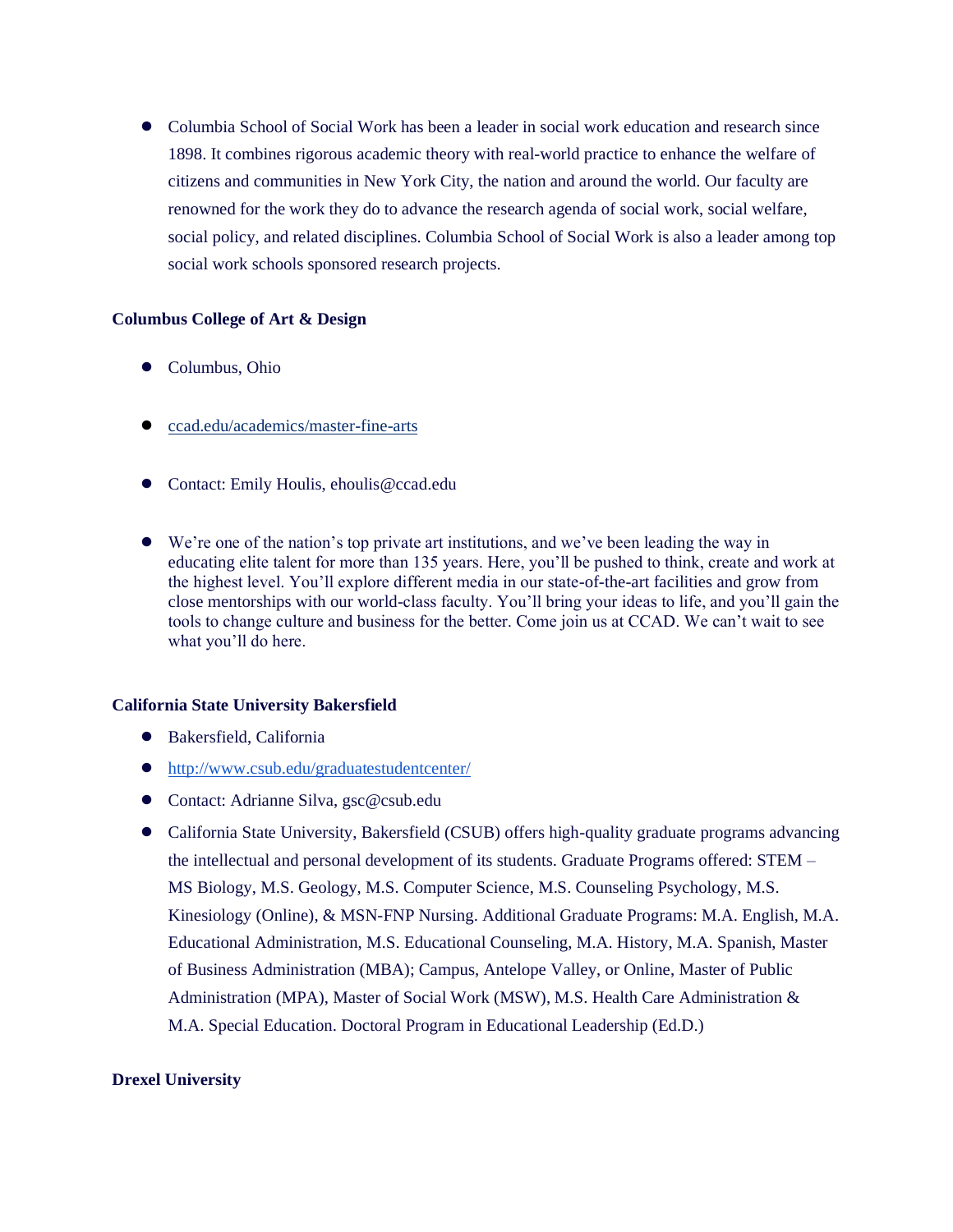- Philadelphia, Pennsylvania
- <http://drexel.edu/admissions/overview/>
- Contact: Krista Cady, enroll@drexel.edu
- Drexel University provides comprehensive graduate-level education with a focus on application through research and practical experience. We offer a wide range of programs to fit your interests and schedule, while connecting you to state-of-the-art facilities, resources, career services, a network, and a campus. Whether you're right out of college, a working professional, or changing or advancing your career, Drexel's graduate programs can help position you for success.

# **Edgewood College**

- Madison, Wisconsin
- [http://www.edgewood.edu](http://www.edgewood.edu/)
- Contact: Laura Kitoi, studentemployment@edgewood.edu
- Edgewood College, located in Madison, WI, offers a variety of online/in-person graduate, licensure, and doctoral programs in business, leadership, nursing, and education. Learn more about our programs here: https://www.edgewood.edu/admissions/graduate-students.

# **George Mason University & Georgetown University -- GeorgeSquared Advanced Biomedical Sciences**

- Manassas, Virginia
- <http://cos.gmu.edu/georgesquared>
- Contact: Kristin Wever, kwever2@gmu.edu
- George Mason University and Georgetown University are pleased to promote our academic partnership. We are GeorgeSquared (G2) and we're located at the state-of-the-art Science and Technology Campus of George Mason University in Manassas, Virginia. The post-baccalaureate graduate level Advanced Biomedical Sciences Certificate program is designed for individuals interested in careers in the wide variety of health related professions.

# **Howard University**

- Washington, D.C.
- <https://home.howard.edu/>
- Contact: Mariko Carson, careerservices@howard.edu
- Founded in 1867, Howard University is a private, research university comprising 13 schools and colleges. Students pursue studies in more than 120 areas leading to undergraduate, graduate and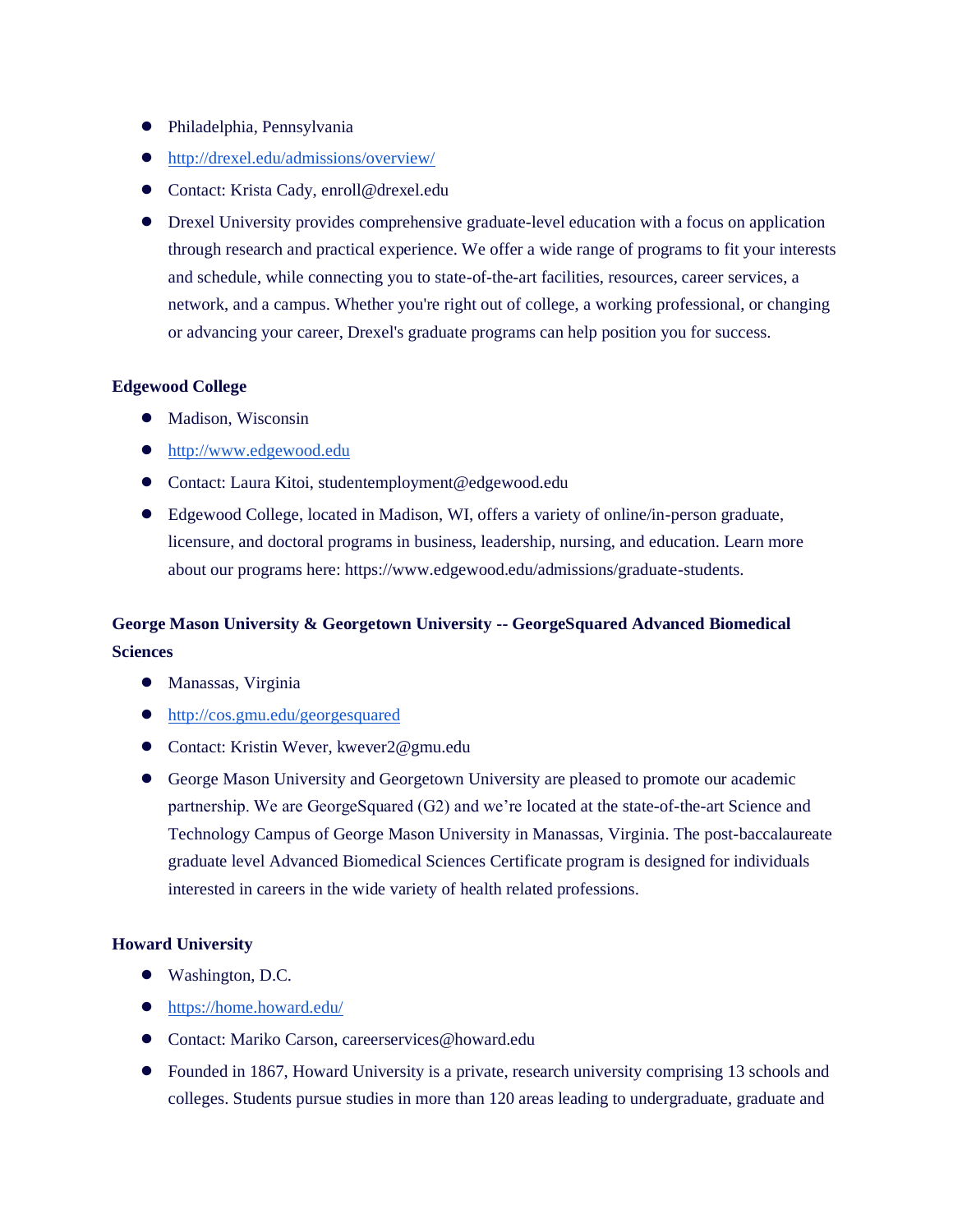professional degrees. To date, Howard has awarded more than 120,000 degrees in the arts, the sciences, and the humanities. The historic main campus sits on a hilltop in Northwest Washington blocks from the storied U Street and Howard Theatre. We are two miles from the U.S. Capitol where many students intern, and scores of alumni shape national and foreign policy.

#### **Husson University**

- Bangor, Maine
- [http://www.husson.edu](http://www.husson.edu/)
- Contact: Garry Monroe, monroeg@husson.edu
- Situated in the Central Maine Highlands in Bangor, Maine the Husson University 208 acre campus was founded in 1898 as a business school. Current enrollment of 2,700 undergraduate; 700 graduate and professional. Husson University offers the following advanced degree programs: Master of Business Administration, Master of Criminal Justice, Master of Science in Occupational Therapy, Doctor of Pharmacy, Doctor of Physical Therapy, Master of Science in Clinical Mental Health Counseling, Master of Science in School Counseling, and Master of Science in Human Relations. Husson University is the #1 lowest net priced private university in Maine accredited by NEASC.

#### **Kent State University -- College of Podiatric Medicine**

- Independence, Ohio
- <http://www.kent.edu/cpm>
- Contact: Angela Dessables, podiatry@kent.edu
- KSUCPM is one of nine programs to offer the degree of Doctor of Podiatric Medicine! Located near Cleveland, Ohio, our medical students have access to innovative training that helps them stand out as future foot and ankle physicians and surgeons. Podiatric medicine is the branch of medicine that deals with the diagnosis and surgical, physical, mechanical, and medical treatment of the foot and ankle. The DPM will treat a variety of ailments, from bunions to reconstructive ankle surgery, and can specialize in a variety of areas, including sports medicine, diabetic wound care, dermatology, radiology, pediatrics and surgery. We cannot wait to meet you, and further discuss your future as a Doctor of Podiatric Medicine!

#### **Louisiana State University -- College of Business & MBA Programs**

- Baton Rouge, Louisiana
- <https://www.lsu.edu/graduateschool/>
- <https://business.lsu.edu/Pages/index.aspx>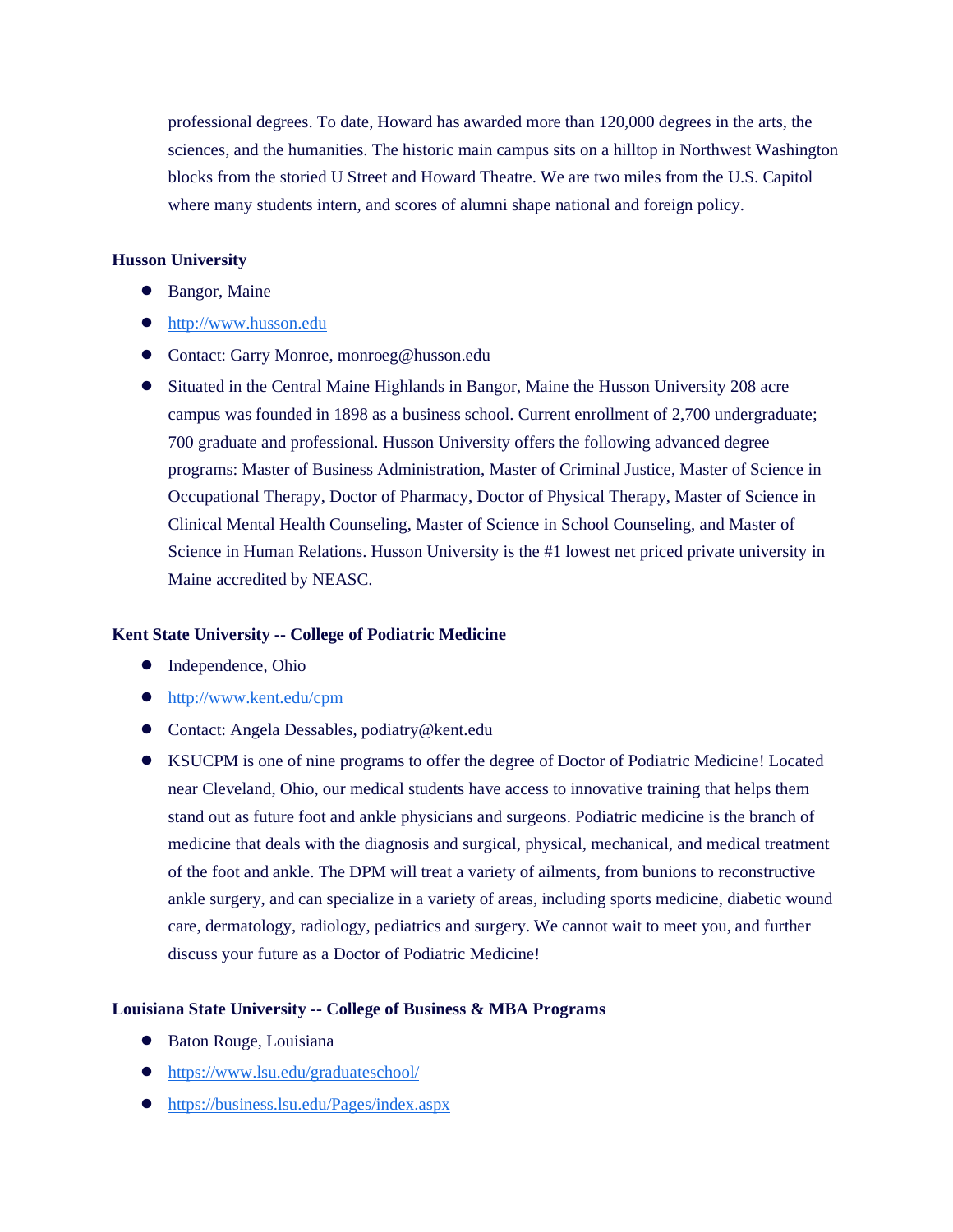- Graduate School Contact: Crystal Harris-Harlaux, asstdirgradadms@lsu.edu
- MBA Program Contact: Lolita Bonds, bonds1@lsu.edu
- The LSU Graduate School, with more than 120 degree programs, offers more extended and comprehensive programs than any other educational institution in Louisiana. LSU's Graduate School was established because the university recognized its obligation to provide an environment for research and inquiry and to make the results of these activities available to the public. LSU offers doctoral programs in over 50 major fields of study. These programs offer opportunities for advanced training and research in all areas of the sciences, social sciences, and humanities. Master's degree programs are offered in 72 major fields.
- The LSU Flores MBA Program provides you with a flexible path to advance your career. Our nationally ranked program currently administers a traditional, two-year, full-time program, a oneyear, full-time program for business majors, a part-time online (no residency requirement) program, and an Executive MBA Flex.

# **Loyola University -- Data Science**

- Baltimore, Maryland
- [https://www.loyola.edu](https://www.loyola.edu/)
- Contact: Zoe Derrickson, thecareercenter@loyola.edu
- Loyola University is a dynamic, highly selective Jesuit Catholic institution in the Liberal Arts tradition and is recognized as a leading independent, comprehensive university in the northeastern United States. Located in a beautiful residential section of Baltimore with graduate Centers in Timonium and Columbia, Loyola has approximately 4,000 students in its undergraduate programs and 2,800 students in its graduate programs. The University welcomes applicants from all backgrounds who can contribute to its educational mission. Loyola is an equal employment opportunity employer, and welcomes applications from underrepresented groups regardless of religious affiliation.

# **Malone University -- Business, Counseling, Education, Nursing**

- Canton, Ohio
- [http://www.malone.edu](http://www.malone.edu/)
- Contact: Mona McAuliffe, mmcauliffe@malone.edu
- Private, christian, non-profit, liberal art institution focusing on undergraduate and graduate programs.

#### **Medical College of Wisconsin**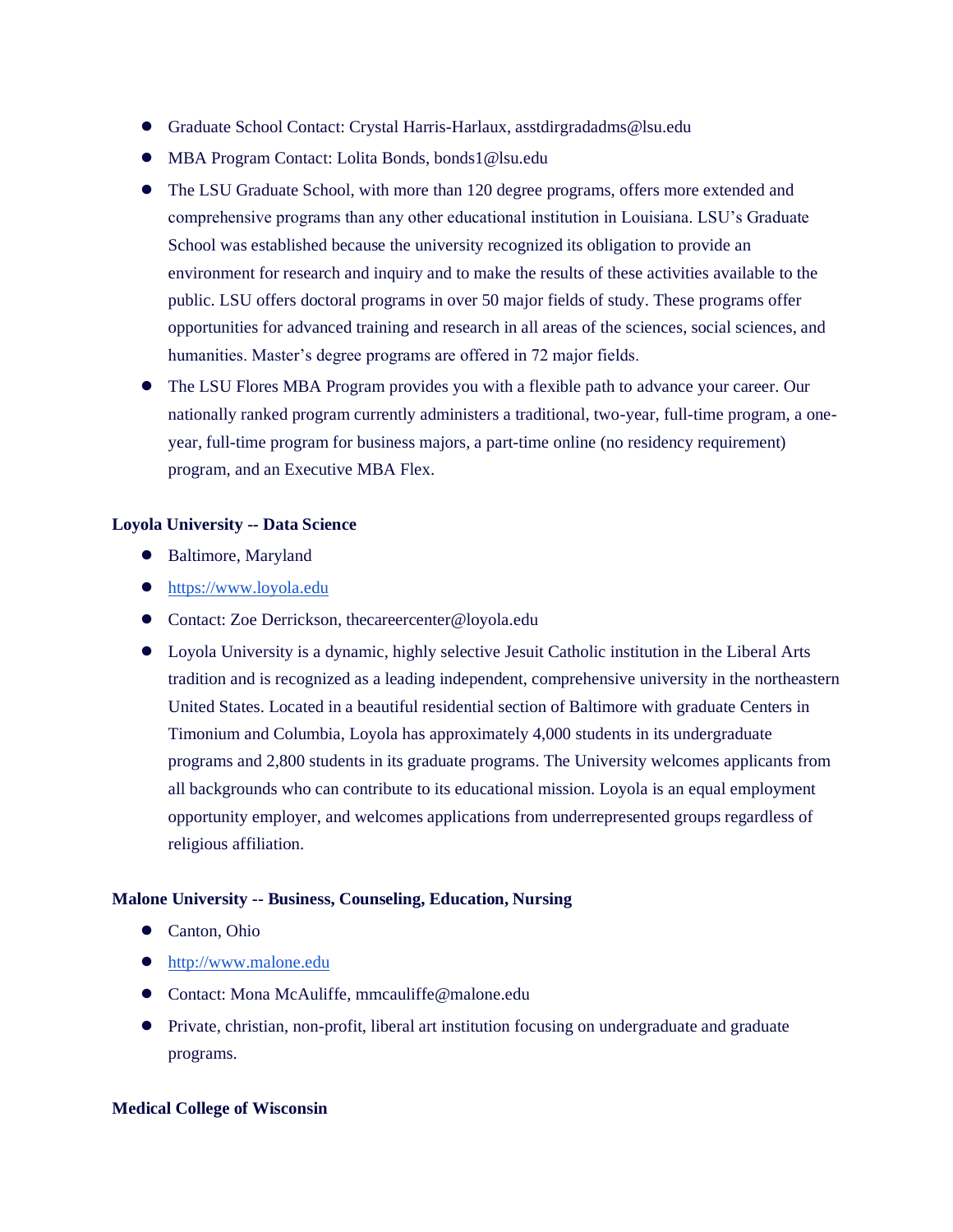- Milwaukee, Wisconsin
- <http://www.mcw.edu/gradschool>
- Contact: Anthony Perez, gradadmissions@mcw.edu
- The Medical College of Wisconsin is the Midwest's premiere academic medical institution. We nurture curiosity and embrace the quest for knowledge above all else. Our innovative approach to education will take you on a journey where you'll learn the skills to adapt to the ever-changing landscape of health and discovery. If you aspire to learn in a collaborative, curious and supportive environment, MCW is the place for you. We value diversity and inclusion within our community and seek learners who share our commitment to enhancing the health of the communities we serve. Learn more about our graduate degree and certificate program offerings at www.mcw.edu/gradprograms. Learn more about our summer research experience at www.mcw.edu/spur.

#### **Michigan Technological University**

- Houghton, Michigan
- [https://www.mtu.edu](https://www.mtu.edu/)
- Contact: Jacque Smith, career@mtu.edu
- The Graduate School at Michigan Tech is recognized worldwide as a leading public research university known for innovative education and research amidst the breathtaking scenery and abundant recreational opportunities in Michigan's Upper Peninsula, on the shores of Lake Superior. We offer more than 70 graduate degree programs including PhDs, master's, professional certificates, and online options. For more than 125 years our graduate students have been learning by experimenting and solving problems. Students work in small class sizes in close contact with faculty from across campus. With students from all 50 states and more than 60 nations, our waterfront campus is a vibrant, multicultural community.

# **Mount St. Joseph University**

- Cincinnati, Ohio
- [msj.edu/academics/graduate-programs/index.html](https://www.msj.edu/academics/graduate-programs/index.html)
- Contact: Allison Kennedy, allison.kennedy@msj.edu
- The Mount is dedicated to you, our students, in delivering high-quality academics, personalized resources and the close faculty interaction you need to become deeply rooted in a profession.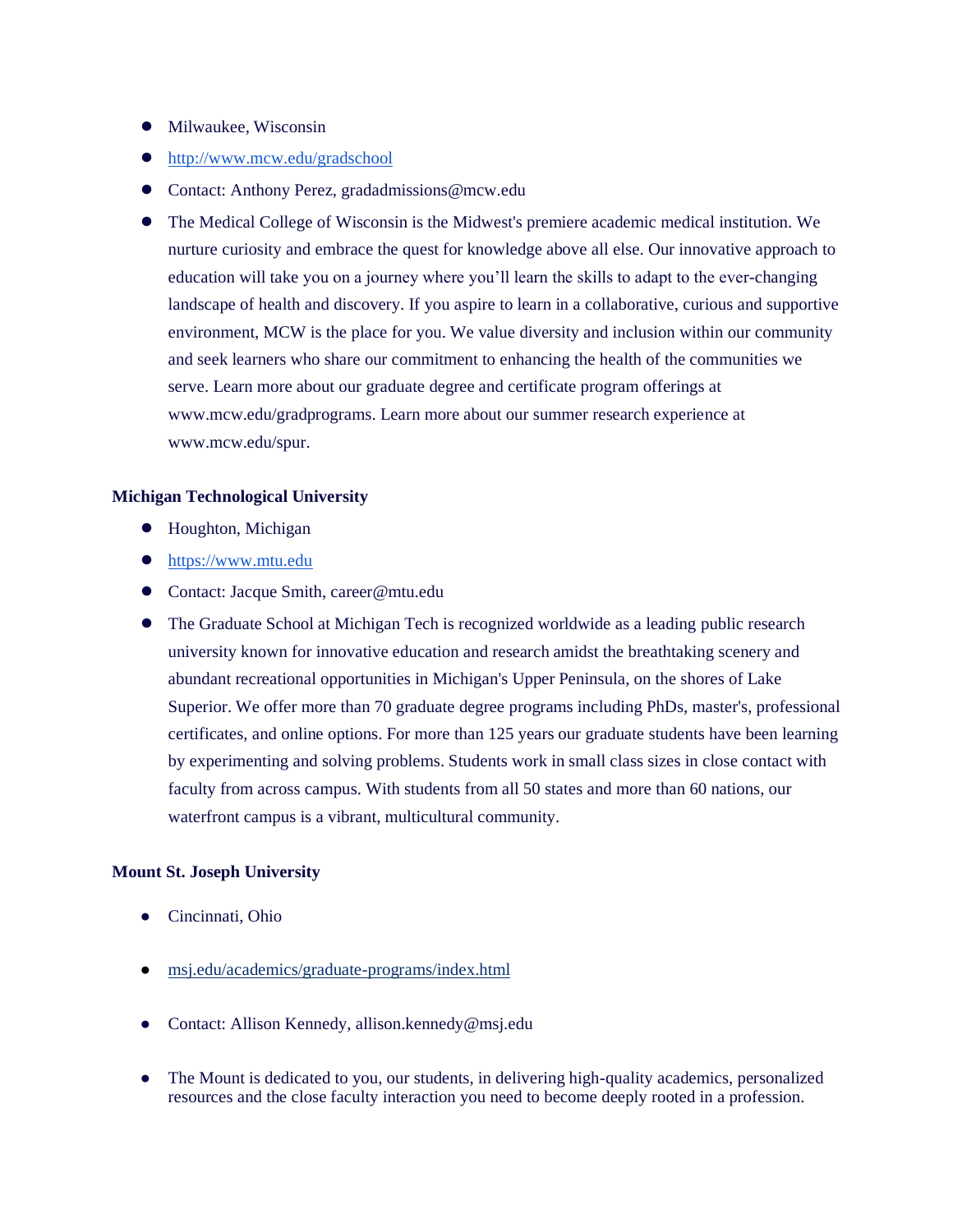Graduate students at the Mount appreciate the consistent interaction with faculty as well as being a part of a diverse community of shared learners. Graduate programs include: Doctor of Education - Concentration in Reading Science, Doctor of Physical Therapy, Physician Assistant Program, Master of Science in Nursing (Entry-level (MAGELIN) and experienced), Master of Arts: Initial Teacher Licensure Programs, Master of Arts: Teacher Advancement Programs, Master of Business Administration, and Master of Science in Organizational Leadership (MSOL).

#### **Nova Southeastern University Jacksonville**

- Jacksonville, Florida
- <https://www.nova.edu/campuses/jacksonville/index.html>
- Contact: Samantha Gaulden, JAX-handshake@nova.edu
- No matter what career path you are following, Nova Southeastern University (NSU) can help you chart a course to success. Dive into a sea of possibilities. You're ready— and we're ready to help! Get the NSU edge with a degree from an acclaimed, not-for-profit university that's committed to your success. Nova Southeastern University (NSU) offers more than 150 undergraduate and graduate degree programs, with small classes taught by expert faculty who will prepare you for the real world. With degree programs in anesthesia, business, education, physician assistant, public administration, speech-language pathology, and more, you can advance your career with a degree from one of the largest not-for-profit universities in Florida.

# **Ohio Dominican University**

- Columbus, Ohio
- [http://ohiodominican.edu](http://ohiodominican.edu/)
- Contact: Giana Loyer, loyerg@ohiodominican.edu
- Ohio Dominican University is Central Ohio's Catholic university. in-demand majors, graduate programs and an outstanding liberal arts foundation prepare students to succeed in today's everchanging global marketplace. At ODU, students connect their passion with a purpose.

# **The Ohio State University -- College of Public Health, College of Education & Human Ecology, and College of Public Affairs**

- Columbus, Ohio
- College of Public Health
	- [http://cph.osu.edu](http://cph.osu.edu/)
	- Contact: Shauntae Yankasky[, cph@osu.edu](mailto:cph@osu.edu)

# College of Education & Human Ecology

● <https://ehe.osu.edu/educational-studies/>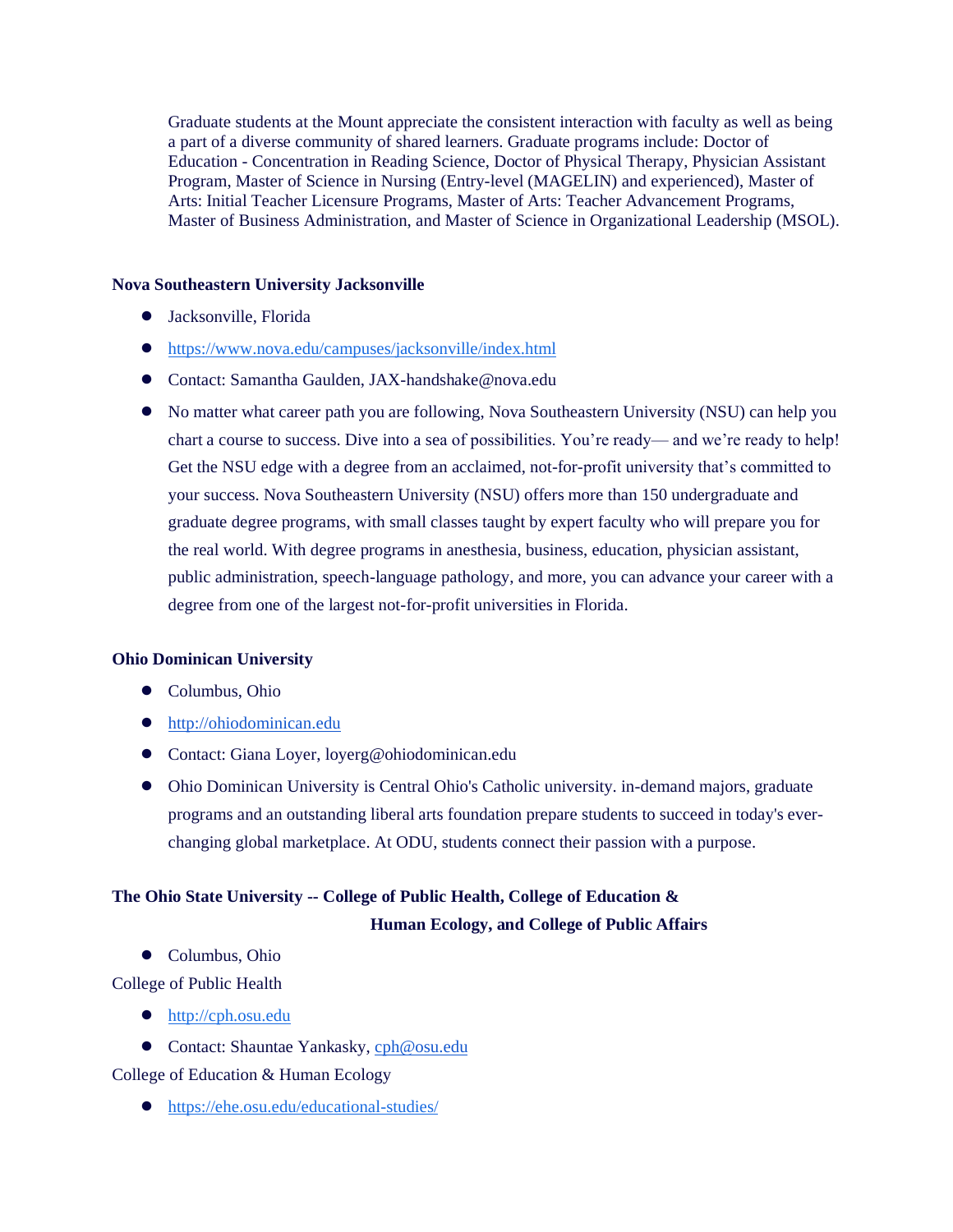- Contact: Alisa Tate, edstudies@osu.edu
- Creating Leaders in Education You can expect a unique one-on-one experience when you seek a degree from Educational Studies. We mentor students, like you, to become leaders in education who are at the forefront of creating sound educational policy. You'll learn from some of the brightest faculty who are experts in a broad range of educational disciplines. They will give you the knowledge to earn a bachelor's, master's or doctorate degree. We also can teach you the skills needed for graduate specializations, licensure and endorsements. We welcome you to explore our programs and learn how you can become a leader in education.

College of Public Affairs

- [http://glenn.osu.edu](http://glenn.osu.edu/)
- Contact: Lindsey Lee, glennapply@osu.edu
- The Glenn College is committed to inspiring and developing you to become a leader of a new generation of public and nonprofit professionals who can handle complex issues and make change a reality in civic life. Come learn about our exciting opportunities for graduate programs including our Master of Public Administration (MPA) with the opportunity to live and learn in Washington, DC for your second year or stay in Columbus, OH for great opportunities with the state government, non-profit sector organizations and more!

# **Ohio University -- Social Work, College of Education**

● Athens, Ohio

Department of Social Work

- <https://www.ohio.edu/chsp/social-work/graduate>
- Contact: Terry Cluse-Tolar, cluse@ohio.edu
- Ohio University, Department of Social Work. We will be using this event to recruit students for our Masters of Social Work program. We have both a 100% online part-time program and a Face to Face program that is located on the Athens campus. Our Face to Face programs meet one day a week on the Athens campus and you're able to do your internship hours at an agency close to home. Our online program requires you to take 2 courses per semester completing the Advanced program (students need to have a BSW degree from a CSWE accredited program within the past 5 years) in 6 semesters and the Foundation program (students that do not have an undergraduate degree in Social Work) in 10 semesters. The GPA requirement is 3.0 overall.

College of Education

- <https://www.ohio.edu/education/online>
- Contact: Tasha Attaway, elearning@ohio.edu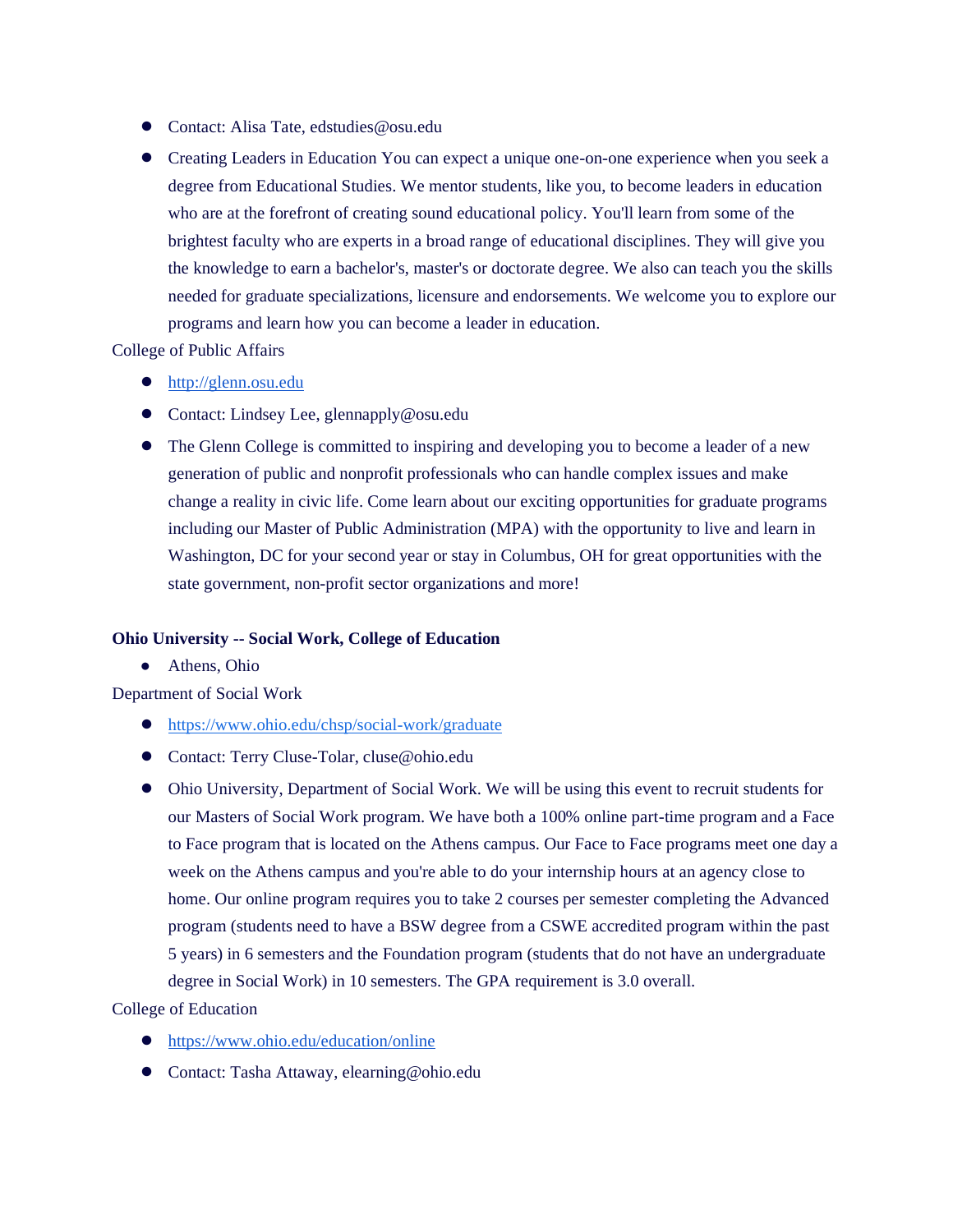● Ohio University's fully accredited Patton College of Education prepares educators, practitioners and human service professionals to be leaders. We offer fully online degrees, certificates, and endorsements that empower you to advance personally and professionally from the safety and convenience of your own home. If you wish to impact future generations, we're here to help you reach your professional goals. We offer fully online programs in Computer Education & Instructional Technology, Curriculum & Instruction, Coaching Education, Higher Education, Reading Education, Soccer Coaching Education, Special Education, and Education Public Policy Leadership as well as many other campus-based programs. Learn more at www.ohio.edu/education

#### **Otterbein University**

- Westerville, Ohio
- [http://www.otterbein.edu](http://www.otterbein.edu/)
- Contact: Jarrod Harchalk, career@otterbien.edu
- Otterbein is an inclusive community dedicated to educating the whole person in the context of humane values. Our mission is to prepare graduates to think deeply and broadly, to engage locally and globally, and to advance their professions and communities. An Otterbein education is distinguished by the intentional blending of the liberal arts and professional studies, combined with a unique approach to integrating direct experience into all learning.

#### **Penn State -- College of Medicine**

- Hershey, Pennsylvania
- [http://med.psu.edu](http://med.psu.edu/)
- Contact: Kristin Smith, kec17@psu.edu
- Penn State College of Medicine offers masters and doctoral graduate degree programs in Anatomy, Biomedical Sciences, and Neuroscience. Summer undergraduate research opportunities are also available.

#### **Radford University -- Master of Science in Athletic Training**

- Radford, Virginia
- <https://www.radford.edu/content/grad/home/academics/graduate-programs/athletic-training.html>
- Contact: Dr. Sarah Rabe, MSAT@radford.edu
- Our program focuses on preparing students to become exceptional clinical athletic trainers in a variety of settings. We offer an array of clinical experiences to provide a holistic picture of what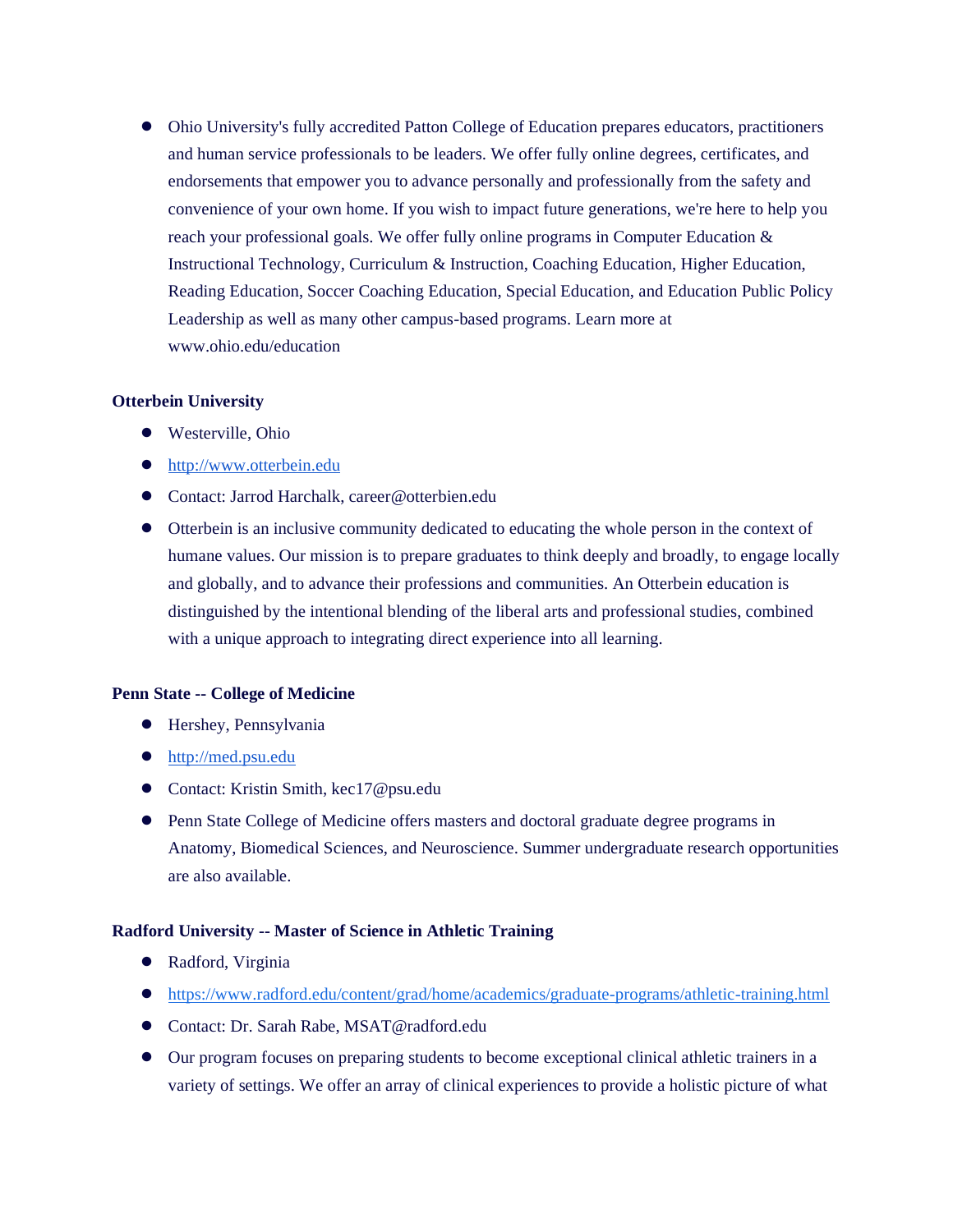it is to be a practicing athletic trainer. To ensure our students are confident in their ability to pass the Board of Certification (BOC) examination, preparatory steps are placed throughout the curriculum to support students in their journey to obtaining the ATC credentials! Radford University's athletic training program focuses on preparing students to become exceptional clinical athletic trainers in a variety of work settings. As part of their preparation, students will complete two years of intensive clinical preparation.

#### **Ross University -- School of Medicine**

- Reynoldsburg, Ohio
- [https://medical.rossu.edu](https://medical.rossu.edu/)
- Contact: Jeff Weisberger, admissions@rossu.edu
- Founded in 1978, Ross University School of Medicine has been providing students with the foundation they need to pursue successful careers in medicine for over 40 years. The Ross medical school experience is "Dedita Scientiae Medendi" – dedicated to the science of healing – and we are proud of our rich tradition of preparing students for their life's work as physicians.

# **Rush University Medical Center**

- Chicago, Illinois
- <https://www.rush.edu/careers>
- Contact: Shelley Jackson, Rush\_Recruitment@rush.edu
- Located in Chicago, Rush University Medical Center is one of the nation's leading academic health centers for research and health profession education. Its supportive learning environment, leadership and research opportunities, and focus on community service help create an atmosphere of innovation and inspiration. The College of Health Sciences at Rush University offers 15 outstanding programs. Receive an overview of all the programs and learn about 3 graduate programs in more detail: Master of Science in Clinical Nutrition, Master of Science in Medical Laboratory Science and Master of Science in Respiratory Care. Employment is readily available after graduation.

# **Saint Mary's College**

- Notre Dame, Indiana
- [http://grad.saintmarys.edu](http://grad.saintmarys.edu/)
- Contact: Kelly Burns, graduateadmission@saintmarys.edu
- The graduate programs at Saint Mary's combine our top-level academics, a commitment to social responsibility, and an eye toward innovation. Through this elevated curriculum, you will better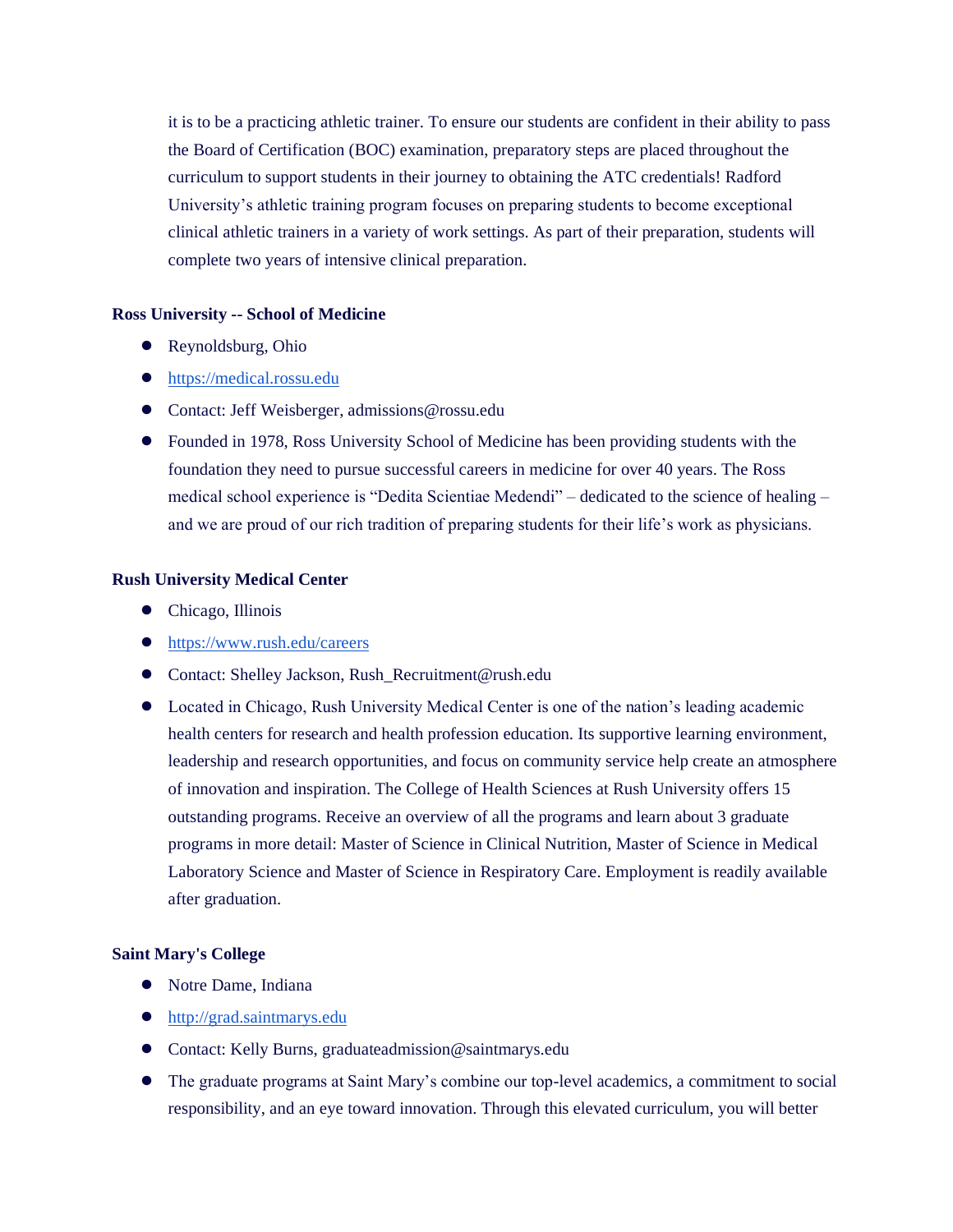both yourself and your profession. Here, you can choose to enter into one of three programs: Doctor of Nursing Practice, Master of Autism Studies, Master of Science in Data Science, and Master of Science in Speech Language Pathology or a certificate in Data Science.

#### **Southeastern Oklahoma State University**

- Durant, Oklahoma
- <https://bit.ly/DiscoverSEOnline>
- Contact: Mary Werneth, mary.werneth@apdegrees.com
- LEARN 100% ONLINE. ANYTIME. ANYWHERE. MBA \$12,132\*, NO GMAT required, complete in as few as 12 months, and AACSB accredited, Customize with one of the 15 high demand concentrations and earn your degree at a pace that fits your work schedule and busy lifestyle. Let's chat about all our graduate programs and enter your name in the Graduate Giveaway Today. https://bit.ly/SEtodaysgiveaway \*Tuition and fees as of Fall 2021. The university reserves the right to change tuition and fees at any time.

# **Trine University**

- Angola, Indiana
- [http://www.trine.edu](http://www.trine.edu/)
- Contact: Jason Watson, innovation1@trine.edu
- TrineOnline delivers the convenience and accessibility of an online degree program, along with the warmth and support of actual human interaction. We handle your admissions process, and schedule courses for you. With TrineOnline, you can select your course of study from our highquality master's degrees with classes taught by expert faculty in a flexible online format. Your degree comes from our accredited, nonprofit university with more than 130 years of educating those who have changed the world for the better. Our master's degree programs include: Master of Business Administration, MS Business Analytics, MS Criminal Justice, MS Engineering Management, MS Information Studies, and the Lou Holtz MS in Organizational Leadership.

# **Uniformed Services University -- School of Medicine**

- Bethesda, Maryland
- [http://www.usuhs.edu](http://www.usuhs.edu/)
- Contact: Tina Finley, recruitment@usuhs.edu
- The Graduate Programs in Biomedical Sciences and Public Health are committed to excellence in the didactic and research education of masters and doctoral degree students. We educate academic professionals, military & civilians, pursuing careers that support the nation through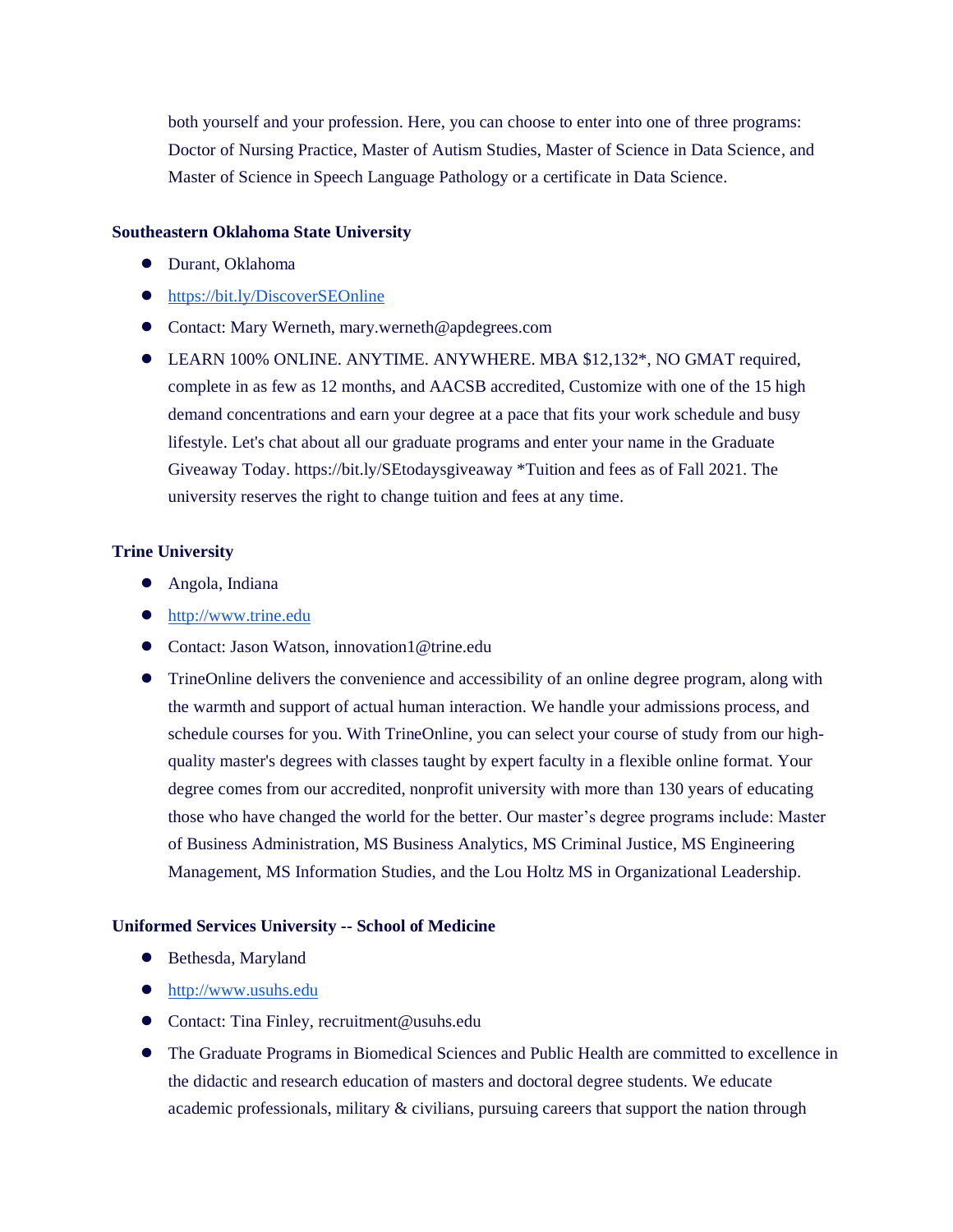service in the government or public sectors. Our students are partners in advancing biomedical research  $\&$  public health practice here at the university  $\&$  around the world. They not only participate in and enrich the intellectual  $\&$  scientific work of the laboratories in which they are educated, they represent the next generation of scholars who will overcome the scientific challenges.

#### **University of Alabama Birmingham -- School of Dentistry**

- Birmingham, Alabama
- <https://www.uab.edu/dentistry/home/>
- Contact: Wendy Scripps, wscripps@uab.edu
- Our goal is to educate a progressive oral health workforce and advance science to optimize health through better oral health. Located within a vibrant and expansive urban campus in the heart of a leading academic medical center, UAB School of Dentistry blends the rich tradition of a school founded in 1948 with cutting-edge technology and contemporary programs and facilities. The school is comprised of 7 academic departments and a variety of educational programs that span the major dental specialties. We promote diversity of thought and embrace a diverse faculty, staff and student body who enrich the UAB experience.

#### **University of Charleston**

- Charleston, West Virginia
- [http://www.ucwv.edu](http://www.ucwv.edu/)
- Contact: Stacie Geise, staciegeise@ucwv.edu
- Since 1888, the University of Charleston has grown and expanded to change with the educational needs and opportunities of students from across the nation and around the world. With a focus on citizenship, communication, creativity, critical thinking, ethical practice and inquiry, UC prepares students to be leaders in the fields they choose. UC boasts an accomplished and dedicated faculty, top-notch research and facilities, and a residential campus in a spectacular natural setting. There's no better place to learn, create and live than at the University of Charleston. We expect the best from our students, and in turn, you can expect the best from us.

#### **University of Cincinnati -- College of Allied Health Sciences**

- Cincinnati, Ohio
- <http://www.cahs.uc.edu/>
- Contact: Kristan Metz, cahs@uc.edu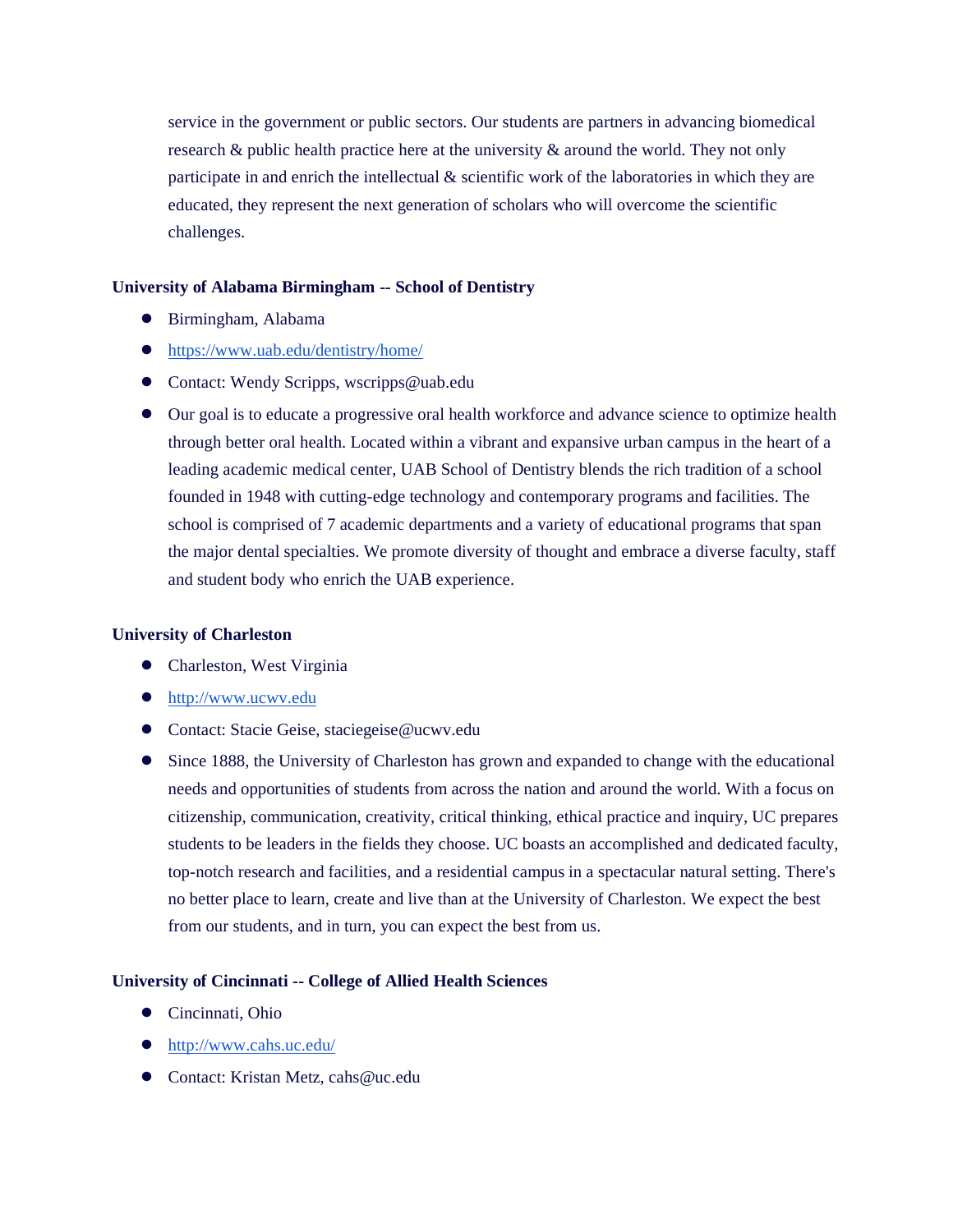• The College of Allied Health Sciences plays an increasingly important role in our modern health environment. With the aging of the baby boomer generation and the entire population living longer, expectation for excellent health care services is at an all-time high. We meet that need by graduating professionals who are exceptionally prepared to contribute to health care from the first day they enter the job market, armed with the latest developments in their field and concrete experience with patients or in the community. Graduate programs include: Master's degrees: Athletic Training, Speech Language Pathology, Nutrition, Occupational Therapy, & Social Work. Doctoral degrees: Audiology and Physical Therapy.

# **University of Detroit Mercy**

- Detroit, Michigan
- <https://www.udmercy.edu/admission/graduate/index.php>
- Contact: Theresa Carson, admissions@udmercy.edu
- University of Detroit Mercy, a Catholic university in the Jesuit and Mercy traditions, exists to provide excellent student-centered undergraduate and graduate education in an urban context. A Detroit Mercy education seeks to integrate the intellectual, spiritual, ethical and social development of our students.

# **University of Louisville -- College of Business**

- Louisville, Kentucky
- <http://www.louisville.edu/>
- Contact: Devon Cowherd, ulcareer@louisville.edu
- Take advantage of a rapidly growing market in business analytics with a STEM-designated/SAS certified Master of Science in Business Analytics (MSBA), jump-start your career with a fulltime MBA, ranked in the top 50 MBA programs worldwide by Best Masters, or become CPA ready with a Master of Accountancy. Our degrees offer competitive, paid internship opportunities in accelerated 13-month programs. Interns work 30 hours a week at companies like HUMANA, Adidas, Yum Brands, Brown-Forman, UPS, Texas Roadhouse, and many more. Sign up today to learn more about the degrees that pay with the University of Louisville.

# **University of South Florida -- College of Pharmacy**

- Tampa, Florida
- [http://pharmacy.health.usf.edu](http://pharmacy.health.usf.edu/)
- Contact: James Lambert, pharmacyadmissions@usf.edu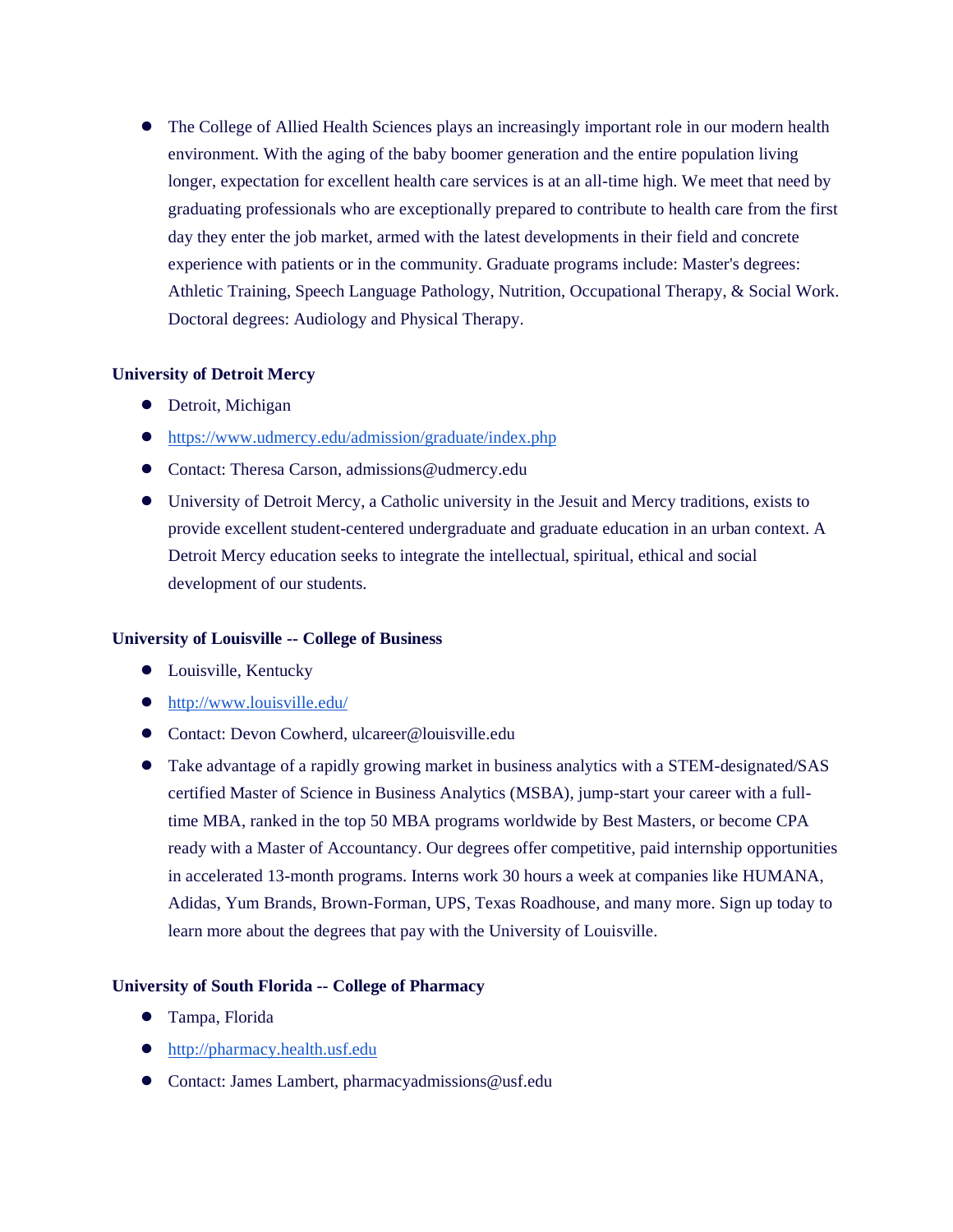● In our pursuit and attainment of excellence, the USF Health Taneja College of Pharmacy (USF TCOP) is guided by the mission, vision, and values as it becomes the pacesetter for pharmacy education in an ever-changing healthcare field. The focus of USF TCOP is excellence. We strive to educate and empower our pharmacy practitioners ,researchers, and professionals to be catalysts for change at all levels of health. The College offers multiple programs of study, including: - Doctor of Pharmacy (PharmD) - Master of Science in Pharmaceutical Nanotechnology (MSPN) - Concurrent PharmD/MSPN - Graduate certificates in Pharmacy.

# **University of Stirling**

- Stirling, Scotland
- <https://www.stir.ac.uk/>
- Contact: Jason Via, info@stir.ac.uk
- The essence of the University of Stirling is its great people: our graduates, staff and students are helping to shape the world. Founded by Royal Charter in 1967, the University of Stirling was the first genuinely new university in Scotland for over 400 years. We retain our pioneering spirit and a passion for innovation and excellence in all we do. We aim to be at the forefront of research and learning that helps to improve lives. Working with academic, commercial, public, private and voluntary sector partners, Stirling is one of the UK's leading research universities in the fields of health and wellbeing, the environment and people, culture and society, enterprise and the economy, and sport.

# **University of Toledo -- College of Law**

- Toledo, Ohio
- [utoledo.edu/law/admissions/why-toledo-law/](https://www.utoledo.edu/law/admissions/why-toledo-law/)
- Contact: Hayley Mise, law.admissions@utoledo.edu
- The University of Toledo College of Law is located on the beautiful UToledo campus in northwest Ohio. We offer low tuition (under \$22k/yr), generous scholarships, and only a \$100 out-of-state surcharge! Individualize your JD program with our flexible options - fall or spring term start, full- or part-time options, multiple joint degree options, and multiple certificates of concentration. Our clinics, externships, and simulation courses provide hands-on opportunities to practice your legal skills. Our low student-to-faculty ratio ensures a supportive and engaging legal educational experience with our nationally renowned professors.

#### **Ursuline College**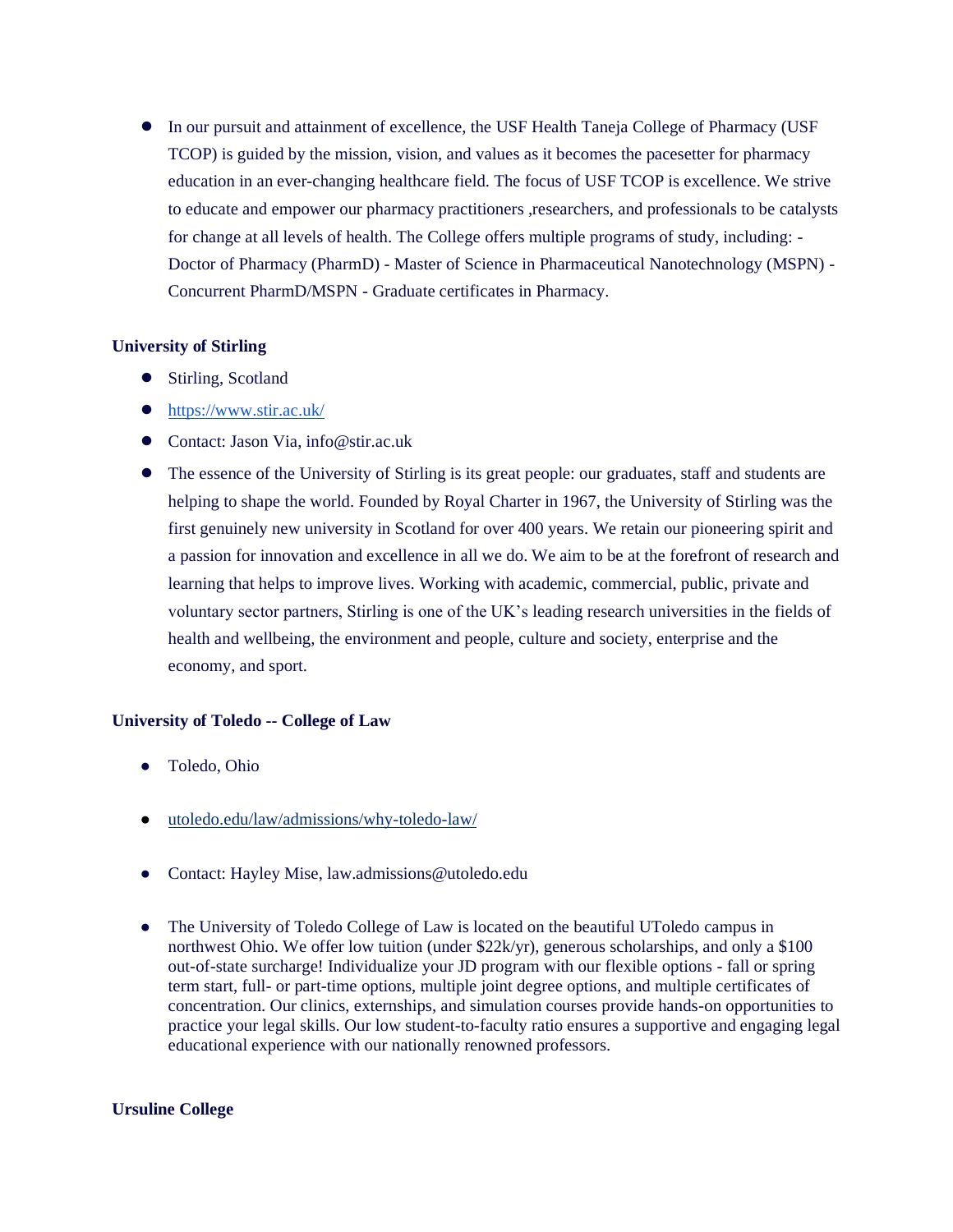- Pepper Pike, Ohio
- <http://www.ursuline.edu/>
- Contact: Melissa Rickey, graduateadmissions@ursuline.edu
- Ursuline College is located in beautiful Pepper Pike, OH just under a half hour from downtown Cleveland, OH. Founded by the Ursuline Sisters we are a Co-Ed, Liberal Arts College. Our students are taught by faculty who are experts in their field and our classrooms allow for students to learn collaboratively and individually and are encouraged to "Make Your World More". Ursuline offers graduate degree programs in the following: Counseling and Art Therapy, Historic Preservation, Theological and Pastoral Studies, MAP-Initial Teacher Licensure, Educational Administration (for Principal and Superintendent Licensure), Nursing and post-Master's certificates in Nursing, DNP, and a new MA Wellness degree!

#### **Wake Forest University -- School of Law**

- Winston-Salem, North Carolina
- [http://law.wfu.edu](http://law.wfu.edu/)
- Contact: Tyler Parent, lawadmissions@wfu.edu
- Wake Forest University is located in the charming city of Winston-Salem, North Carolina and is a top law school according to the U.S. News & World Report. For more than 125 years, the Wake Forest School of Law has cultivated a rich and distinctive identity in legal education, one that is rooted in community, service, and the belief that these combined values are the foundation for developing future advocates of the rule of law. Though the academic rigor is challenging, a collegially competitive spirit thrives among Wake Forest Law students. As a relationship-driven community, there continues to be a strong recognition that a diversity of experiences and perspectives make us a better, stronger law school. Go Deacs!

#### **Willamette University -- Early Career and Career Change MBA**

- Salem, Oregon
- <http://willamette.edu/mba>
- Contact: David Cortez, mba-admission@willamette.edu
- Willamette's Full-time Early Career and Career Change MBA is a 21-month program designed to give you the tools and experience to launch your career with purpose and direction, whether you are earlier in your career (no work experience required) or seeking a change in your career. Through truly innovative programs, students are put on the front line managing real dollars; investing in real start-ups; and funding real not-for-profit organizations that impact the community. Willamette MBA provides the rare benefit of professional education and career